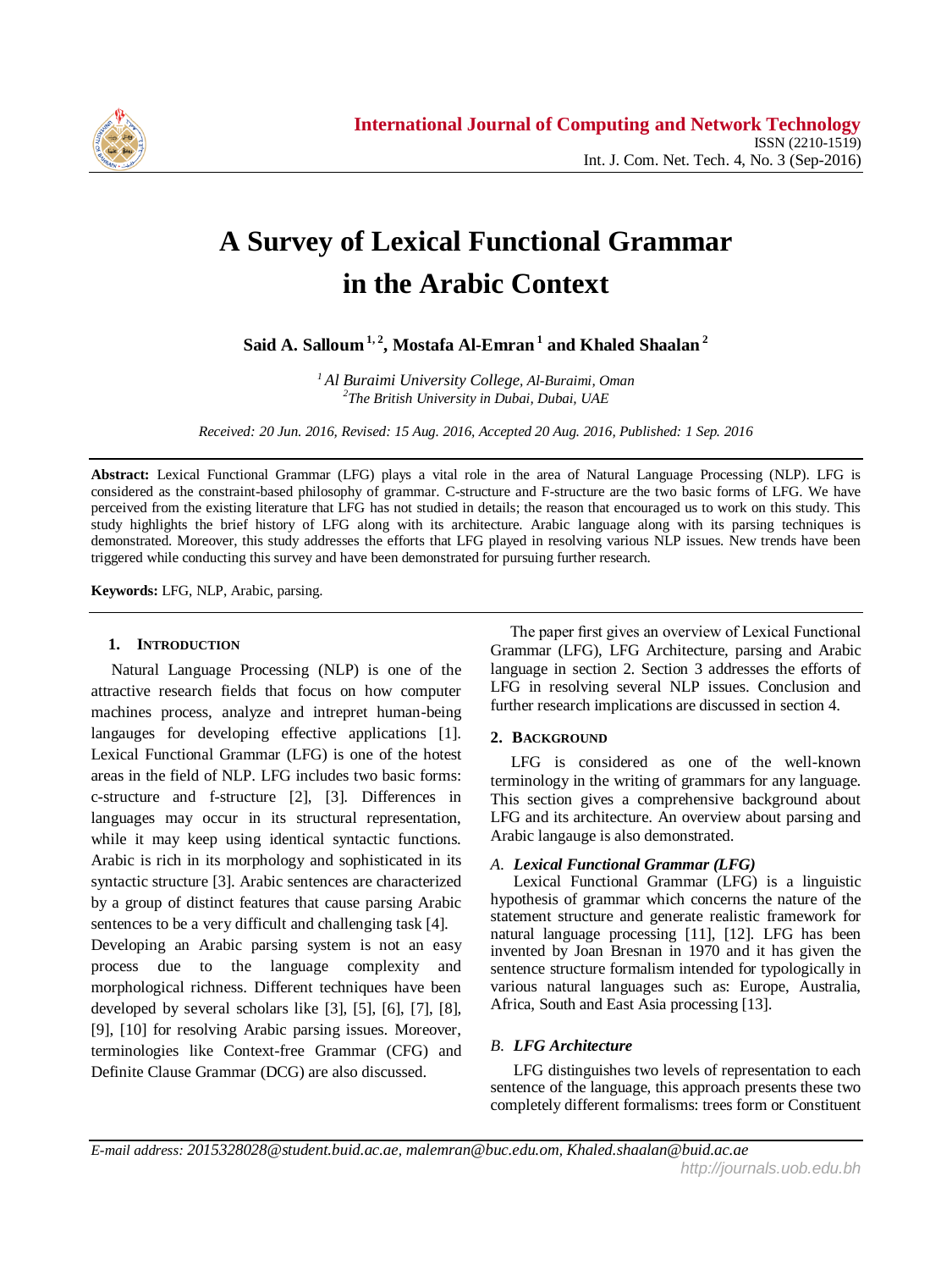

structure (c-structure) and functional structure represent grammatical functions like subject and object and the relation between them as attribute-value matrices (f-

**C** - Structure

structure). Figure 1 shows both the *c* and *f* structures for the sentence "*Ayham eats".*

# **F**-Structure



**Figure 1: C-Structure and F-structure for the statement "***Ayham eats***".**

## *C. Parsing*

 Parsing is the analysis of an input sentence into its constituents, resulting in a parse tree showing their syntactic relation to each other, which may also contain semantic and other information. Traditional sentence parsing is often performed as a method of understanding the exact meaning of a sentence. There are different Arabic parser forms for using Arabic Treebank resources such as Bikel parser, Maltparser, Stanford parser, and Attia's rule-based parser. Morphological processing is considered as a challenging task when parsing morphologically rich languages such as Arabic [9]. Arabic sentences are characterized by a group of distinct features that cause parsing Arabic sentences to be a very difficult and challenging task, the difficulty comes from various reasons such as: ambiguous or inaccurate parsing can occur if one fails to address these complicated features such as complex sentence structure, free word order, length of sentences, existence of elliptic personal pronoun, diacritics (vowels), and punctuation omission  $[4]$ .

### *D. Arabic Language*

 Arabic is the native spoken and written language for more than 330 million people who are distributed among several parts on the globe. Furthermore, more than 1.4 billion Muslims around the world use Arabic language to perform their prayers every day. It contains 28 letters and it has been written from right to left with various formats. Arabic language is considered as both *interesting* (in terms of culture, religion and history) and *challenging* (in terms of its complexity) [14]. The complexity of Arabic

language is recognized by considering both *conservative*, *templatic* as well as many of its random forms in a few morphological features [15]. Both complexity and morphological features provide an opportunity for the Arabic language to play a considerable and challenging role in NLP. Arabic is Semitic language in which morphology is considered to be one of the main elements that causes the language as to be a very derivational and well-structured language [3].

## *E. Modern Standard Arabic*

 The original roots of Arabic language came from the Holy Qura'an, so-called Qura'anic or Classical Arabic, which have been developed across various countries and came to be known as Literary Arabic or Modern Standard Arabic (MSA) [14]. Nowadays, MSA has become the [standardized](http://en.wikipedia.org/wiki/Standard_language) linguistic Arabic that is used in an official spoken occasions, (such as conferences and lectures) and in official documents (such as books, magazines, newspapers). In MSA, there is no orthographic representation such that Arabic NLP tasks require a higher disambiguation degree [16]. Moreover, a linguistic resource in MSA would be rich in both Arabic NLP and Penn Arabic Treebank annotations.

### **3. LFG EFFORTS IN RESOLVING VARIOUS NLP ISSUES**

LFG plays a crucial role in Natural Language Processing (NLP) as it gives formalism for representing syntactic knowledge for any language. Moreover, LFG serves as a device for explaining and expressing the syntax of various natural languages [17]. This section contains the efforts that LFG plays in various NLP issues.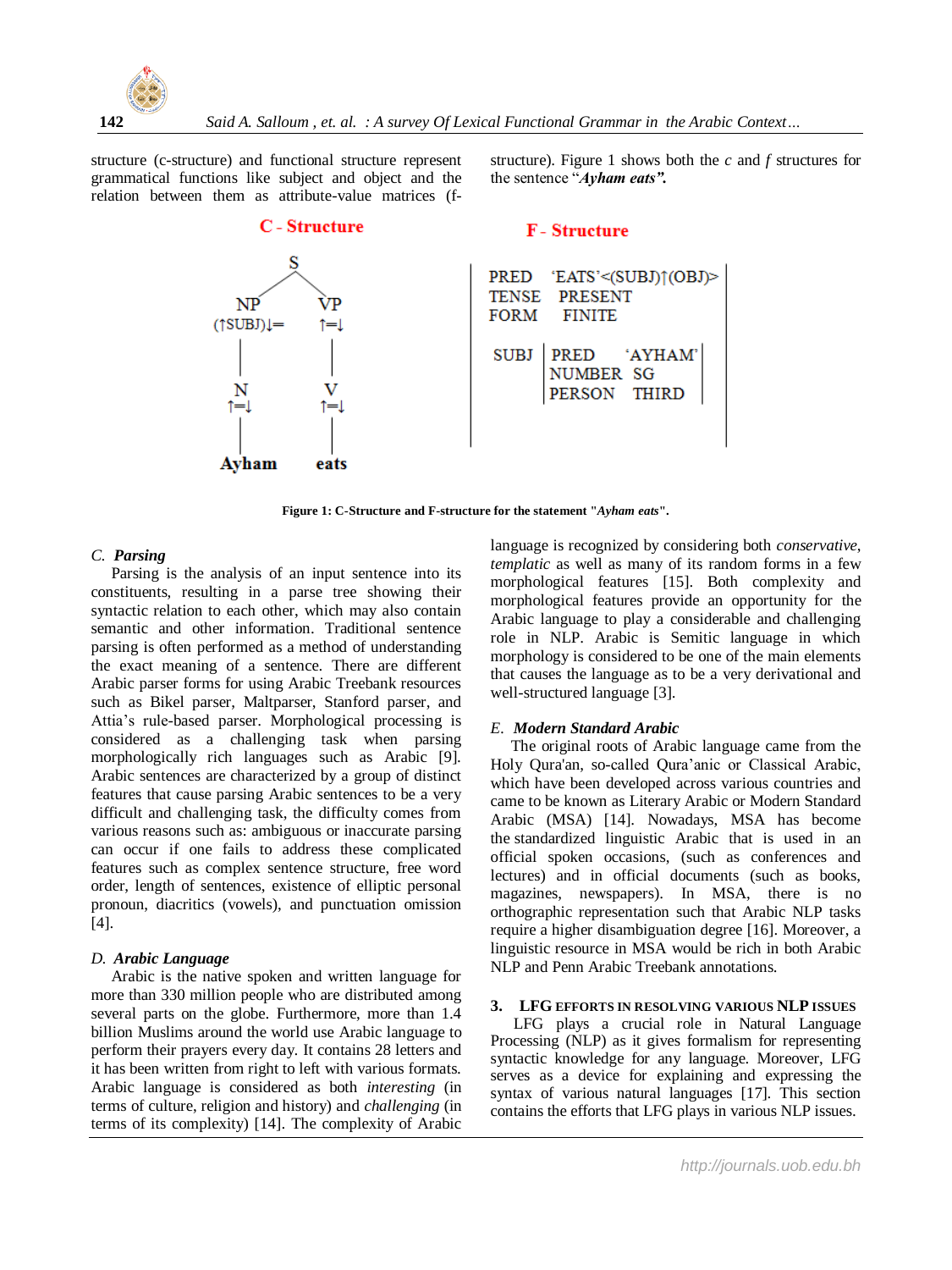

## *A. Resolving Ambiguity in Arabic Sentence*

A study by [18] stated that the Arabic language does not use diacritics when writing vowels and thus makes the language unclear and slows down its development of Arabic Natural Language Processing (ANLP). In case the ambiguity is resolved, the range of possible interpretations will be reduced and the language would become clearer. The way to resolve ambiguity will be influenced by certain linguistic constraints while parsing an Arabic sentence. These hindrances are heuristics based on grammar to ensure correct formation. Syntactic analysis system has been developed for Arabic language including three NLP elements: a lexicon, a morphological analyzer and a syntactic parser. As a result of applying disambiguation approach that based on the parser and analyzer, the morphology analyzer gives all the probable readings of the given Arabic word. This would become clearer by adhering to the grammar rules which would ensure correct parse and resolve ambiguity [18].

#### *B. Definite Clause Grammar*

 A study by [19] declared that Arabic language is different from other languages; the use of the grammar in Arabic is presented only in descriptive form. Various efforts are attempted to formalize the Arabic sentences [20], [21], [22] such as LFG model [23], dependency grammar and functional grammar. Nevertheless, this issue is still a big debate. A formal description of Arabic syntax has been developed by [19] in Definite Clause Grammar. It has been developed in prolog and implemented in syntactic analyzer. The argument in this grammar of non-terminals are hold for a better understanding of many structures which in turn will increase the ability of the Definite Clause Grammar for understanding the context.

### *C. Parsing Arabic Sentences*

 Making up an analytic system or Generic Parser System for Arabic is not an easy task because of the complexity and difficulty of the language known for its rich morphological and syntactical system. Several efforts have been resulted in different models and different methodologies for the development of Arabic parsing.

 A study by [24] developed an efficient statistical parser that uses 40,000 sentences as a training set and 2416 sentences as a testing set via the Penn Treebank features. The developed parser input tagged sentences and creates an output of phrase-structure tree form. This parser attempted to create a parse tree between the set of words relying on dependencies' probabilities.

 [6] built an efficient parsing system for Arabic language. The system uses a bottom-up chart parser. Another study by [3] has developed an Arabic parser that is based on both (Treebank along with the automatic LFG f-structure annotation methodologies). [7] developed a parser based on the usage of recursive transition networks. In spite of all of these attempts, we have to admit that only few researchers attempted to develop an efficient parsing system for Arabic. Such a lack of research can be understood if one takes into consideration the rich and complex morphological system and the lack of resources.

 A study by [8] has developed a simple parser to parse Arabic sentences which aims to check if the syntax of the given Arabic sentence is grammatically correct or not through building new efficient Context-Free Grammar which makes the Top-Down techniques much more valuable. Many experiments were conducted using a dataset of 150 Arabic sentences. The system scored 95% on accuracy level. A series of experiments were conducted for examining the NLTK parser performance. Excellent results were reported in all the conducted experiments scenarios for different sentence sizes. Results revealed efficient outcomes while analyzing the nominal and verbal sentences via the development of both (CFG and NLTK parser).

 As argued before, developing parsers for Arabic was not done on a large scale. Many scholars in Arabic NLP systems focused on morphological analysis [25], [26]. [27] discussed the problem of implementing a morphological analyzer for inflected Arabic vocabulary. [28] integrated both the developed morphological analyzer and the Arabic parser and presented their work on developing an efficient chart parser system that creates a parse tree representing the syntactic structure of the Arabic sentence. Therefore, the parser is able to satisfy the syntactic constrains reducing parsing inexactness using features related to the words or vocabulary of Arabic.

 [5] has developed an Arabic parser for modern scientific text. This paper focused on the design and implementation of Arabic parser issue. This parser was built to be a part of a Machine Translation System and was written in DCG (Definite Clause Grammar). It was developed in two phases. Phase One includes acquiring the rules that form the grammar as a whole for Arabic and which will give an acute account of a grammaticallycorrect sentence. Sentences were driven from the field of agricultural documents. Phase Two comprises the actual implementation of the parser along with the parser assigning grammatical structure to input sentences. The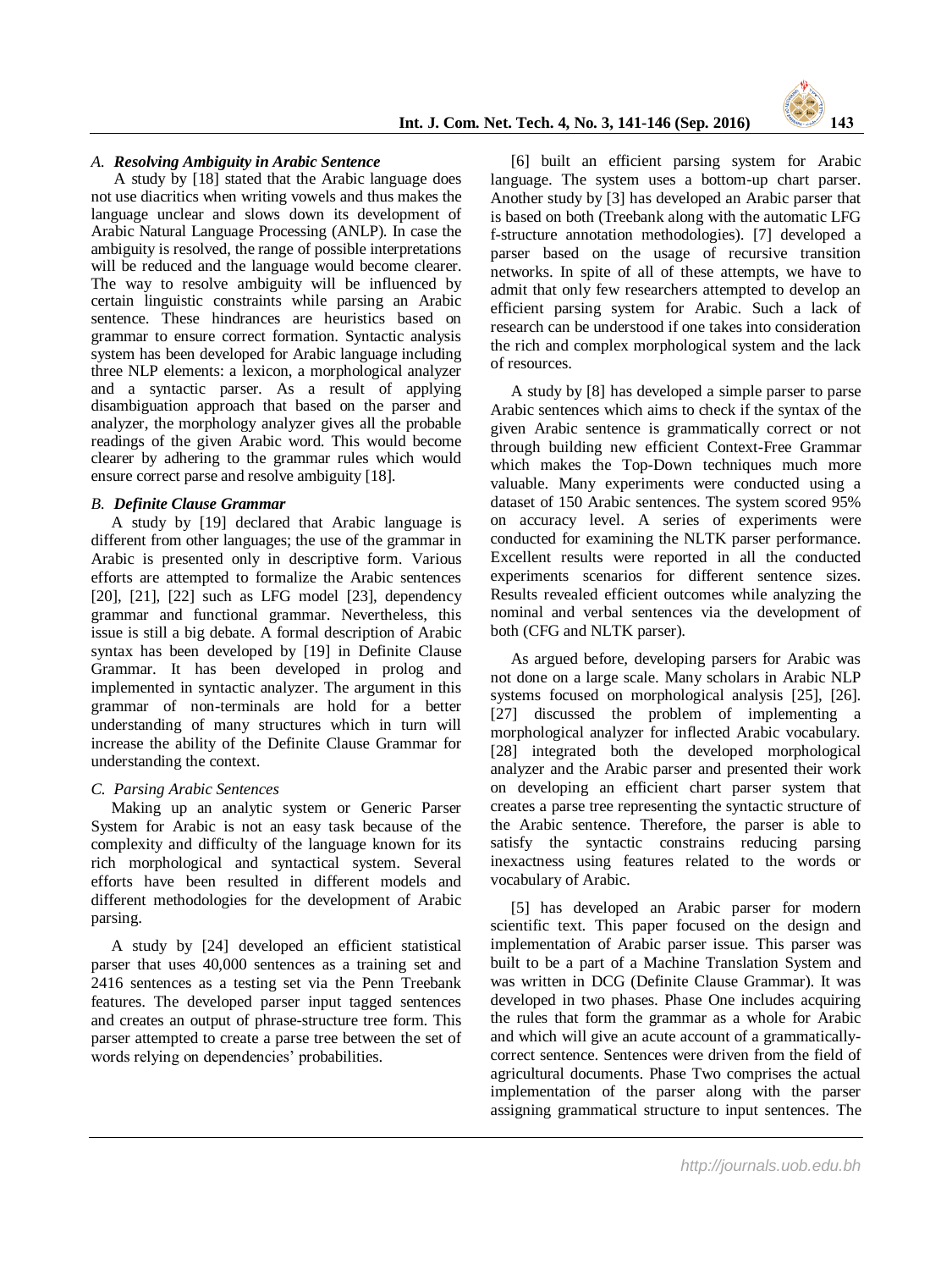

parser encodes the rules of Arabic grammar of "*I'rab*" "**اإلعراب** "and the effects of applying such rules on the components of sentences. The parser was built as a module, which means that it can be used for any other related systems or applications. When designing this parser, problems of ambiguities were avoided as much as possible. Ambiguity can be semantic and hence the resolving process can't be comprehensive, and this is another research problem. Experiments were conducted on real extension document and the results were satisfactory.

[29] offered a new mechanism that uses mainly three parsers depending on two major methodologies: *parser switching and parser hybridization* in order to achieve new results with high precision of parsing to reduce the individual parsers' bugs as comparing with other techniques; the three compound parsers have been tested and trained on Penn Treebank.

[28] highlighted the development of a chart-parser that uses MSA sentences. The developed parser uses syntactic constraints to minimize the ambiguity of parsing through using some features in lexical semantic that is mainly utilized to solve the structure of ambiguous sentences. Prolog language has been used to implement the developed parser and has the capability to assure syntactic constraints.

 [3] has used two methodologies to state the parsing of Arabic by using Treebank-based parsers and automatic Lexical Functional Grammar (LFG) that applies fstructure annotation method. Using feature of Arabic Annotation Algorithm  $(A^3)$  has accepted and used the PATB functional annotations in order to embed fstructure with parse tree. An effective change was performed on the Bikel's parser in order to merge the phrasal group and to find out the PARB functional tags by selecting the training data that covers functional tags. After applying this technique, result has shown 77% as a dependency f-score.

 [9] developed a methodology that produces Arabic sentences parse trees and specifically the Qur'anic sentences were proposed through the usage of NLTK. The defined process consists of building a lexicon, a context-free grammar and using the NLTK recursivedescent parser. The produced parse trees are considered as Treebank components. This approach can be further used in many other ways because the integration of a morphological analyzer and a parser simply automate the process. Top-Down (Recursive Descent) parsing algorithm was applied to parse Arabic sentences through the usage of NLTK.

A recent study by [10] developed a system that parses Modern Standard Arabic (MSA) sentences through the use of treebank resources. The developed system takes an Arabic sentence as input and produces the parsed tree for that sentence based on the built model that has been created within the training stage. Experiments results pointed that the system achieved a score of 82.4 % for precision, 86.6 % for Recall and 84.4 % for F-measure.

# *D. Arabic LFG Dependency Structures*

 [3] described that statistical parsers on Treebanks researches try to get more support than those that utilize handcrafted grammar. The observed weakness points are being unable to mark grammatical and pragmatic properties that require certain meaning applications. It has been noticed that the importance of supplying weak parsers with deep subordinated data is considered as weak points. Information encoded in the Penn-II Treebank (PTB) trees could be utilized automatically in order to annotate on each node in the tree along with its LFG f-structure from which grammar resources were removed and used in both generation and parsing. This approach was applied to various languages such as: German, Chinese, Spanish, and French. Moreover, LFG acquisition has been applied to Arabic and Penn Arabic Treebank. Results revealed that most of ATB trees generate full connected f-structure. Qualitative evaluation has been conducted using the gold standard set and achieved an f-score of 95%.

## *E. The Penn Arabic Treebank (ATB)*

 The study of the Penn Arabic Treebank (ATB) began in 2001 to explain Modern Standard Arabic news. The Treebank contains 23611 sentences [30], [31]. The ATB annotation makes use of empty nodes concept, and traces to mark long dependencies such as relative clauses and questions. Empty nodes after the verb marked with a - SBJ functional tag, appear in the ATB annotation, the matter that adapts Arabic which is a subject pro-drop language that allow a null category (pro) in the subject position of a finite clause [32].

## *F. Automatic annotation of the Penn treebank with LFG*

 [2] stated that LFG f-structures are considered as abstract syntactic forms bordering basic subject argument structure. F-structure information had been annotated in Treebank, required as training resources for random versions of unity, chain-based grammar and self-removal of such resources. Various studies like [33], [34] have expanded methods for self-annotating Treebank resources with f-structure data. Yet, all of these methods were only relevant to Treebank fractions of a few hundred Trees. Another study by [35] applies an annotation method which measures a complete Treebank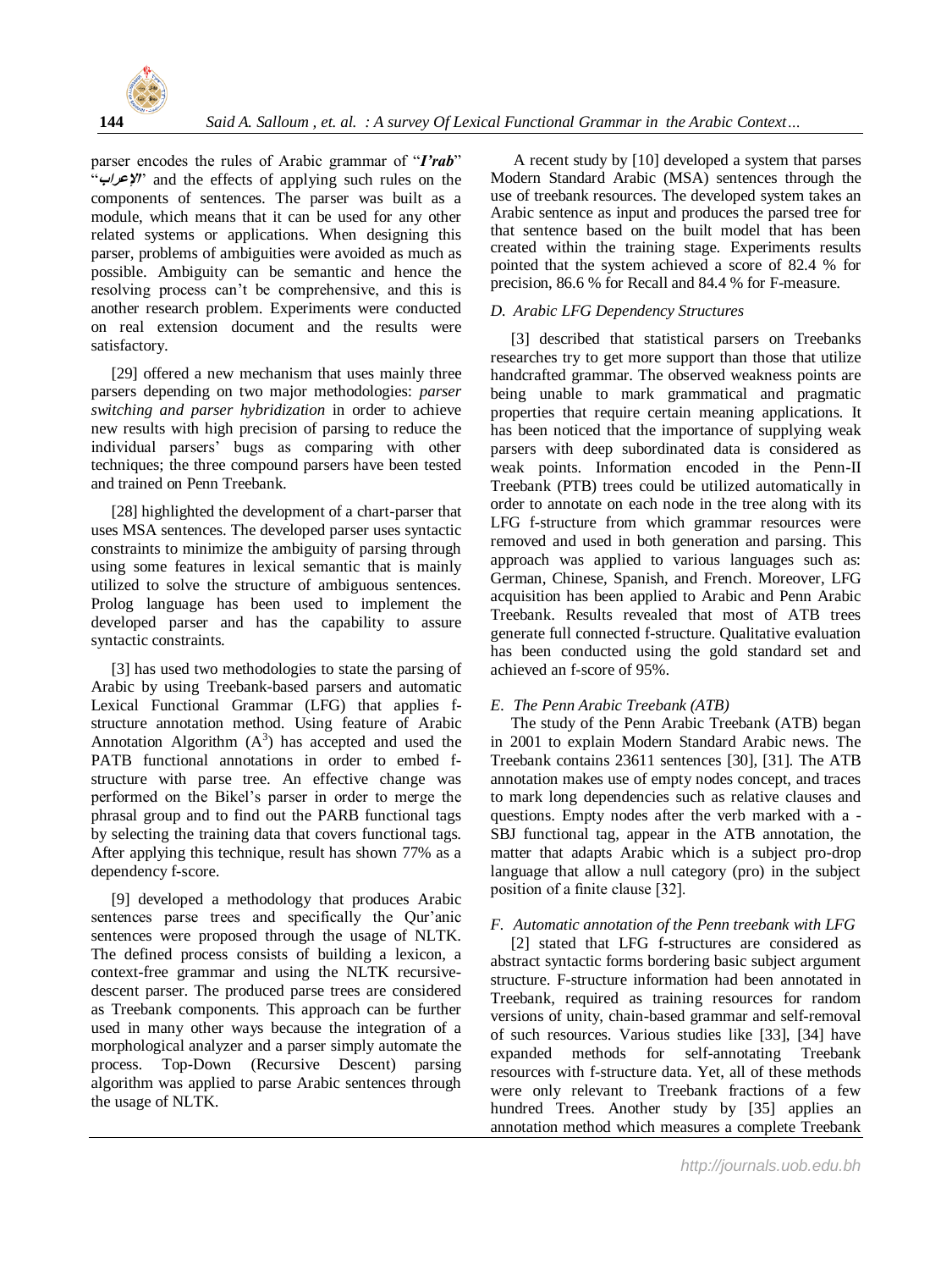

with more than 1,000,000 words in approximately 50,000 sentences and with 19,000 CFG rules. The algorithm is applied as a recursive process in Java. It addresses the Penn-II Treebank nodes that have f-structure data along with its annotations. The annotation requires less than 30 minutes.

#### **4. CONCLUSION**

 Lexical Functional Grammar (LFG) has a significant impact on Natural Language Processing (NLP) issues. In this study, a review for several research studies has been intensively analyzed critically. We have focused on Arabic language in surveying these studies as less attention has been paid in this area. LFG has been discussed from different viewpoints like: resolving ambiguity in Arabic, Definite Clause Grammar, parsing Arabic sentences, Arabic Dependency structure, Penn Arabic Treebank and its annotation.

 [5] has developed an Arabic parser system for parsing modern scientific text with satisfactory results. However, huge amount of parse trees are generated due to the ambiguity issues. [18] has worked on resolving ambiguity for Arabic, however, this study has focused on limited categories of ambiguity and examined the system performance on small datasets. [8] has developed a parser system for parsing Arabic sentences, however, some sentences have not been parsed properly due to the reason that some of these sentences couldn't match the proper production rule. [10] developed a system that parses Modern Standard Arabic (MSA) sentences through the use of treebank resources with relatively high score results. Nevertheless, the system accepts the Arabic sentence in a transliterated form only and generates the corresponding parsed tree in a text format.

For future perspectives, researchers may work on enhancing the work of [5] by resolving the ambiguity issues and getting a specific parse tree instead of several possible readings. Further research may focus on resolving ambiguity for a large dataset of Arabic sentences in correspondence with [18]. Future research may also work on the expansion of the developed CFG by [8] in order to work with multiple sentences in Arabic. In accordance with [10], researchers may also work on developing an Arabic parser that takes a free Arabic sentence as input and produce the corresponding parsed tree in a GUI format.

#### **REFERENCES**

- [1] Al Emran, M., & Shaalan, K. (2014, September). A Survey of Intelligent Language Tutoring Systems. In *Advances in Computing, Communications and Informatics (ICACCI, 2014 International Conference on* (pp. 393-399). IEEE.
- [2] Cahill, A., McCarthy, M., Van Genabith, J., & Way, A. (2002). Automatic annotation of the Penn-Treebank with LFG F-structure information.
- [3] Tounsi, L., Attia, M., & van Genabith, J. (2009). Parsing Arabic using treebank-based LFG resources. *Proceedings of the LFG09 Conference.*
- [4] Al-Taani, Ahmad T., Mohammed M. Msallam, and Sana A. Wedian. "A top-down chart parser for analyzing arabic sentences." *Int. Arab J. Inf. Technol.*9.2 (2012): 109-116.
- [5] Shaalan, K., Farouk, A., & Rafea, A. (1999, April). Towards an Arabic parser for modern scientific text. In *Proceeding of the 2nd Conference on Language Engineering* (pp. 103-114).
- McCord, Michael C., and Violetta Cavalli-Sforza. "An arabic slot grammar parser." *Proceedings of the 2007 Workshop on computational approaches to semitic languages: Common issues and resources*. Association for Computational Linguistics, 2007.
- [7] Bataineh, B. M., & Bataineh, E. A. (2009, July). An efficient recursive transition network parser for Arabic language. In *Proceedings of the World Congress on Engineering* (Vol. 2, pp. 1-3).
- [8] Alqrainy, S., Muaidi, H., & Alkoffash, M. S. (2012). Context-free grammar analysis for Arabic<br>sentences. International Journal of Computer sentences. *International Applications*, *53*(3).
- [9] Shatnawi, M., & Belkhouche, B. (2012). Parse Trees of Arabic Sentences Using the Natural Language Toolkit. *College of IT, UAE University, Al Ain*.
- [10] Al-Emran, M., Zaza, S., & Shaalan, K. (2015, May). Parsing modern standard Arabic using Treebank resources. In *Information and Communication Technology Research (ICTRC), 2015 International Conference on* (pp. 80-83). IEEE.
- [11] Kaplan, R. M., & Bresnan, J. (1982). Lexical-functional grammar: A formal system for grammatical representation. *Formal Issues in Lexical-Functional Grammar*, 29-130.
- [12] Bresnan, J. (2001). Lexical-Functional Syntax Blackwell.
- [13] Bresnan, J., Asudeh, A., Toivonen, I., & Wechsler, S. (2015). *Lexical-functional syntax* (Vol. 16). John Wiley & Sons.
- [14] Shaalan, K. (2010). Rule-based approach in Arabic natural language processing. *The International Journal on*   $Technologies$ *(IJICT)*, *3*(3), 11-19.
- [15] Habash, N., Dorr, B., &Monz, C. (2006). Challenges in building an Arabic-English GHMT system with SMT components. In *Proceedings of the 11th Annual Conference of the European Association for Machine Translation (EAMT-2006)*, pp. 56 - 65.
- [16] Farghaly, A., & Shaalan, K. (2009). Arabic natural language processing: Challenges and solutions. *ACM Transactions on Asian Language Information Processing (TALIP)*, *8*(4), 14.
- [17] Shaalan, K., Abo Bakr, H. M., & Ziedan, I. (2009, March). A hybrid approach for building Arabic diacritizer. In *Proceedings of the EACL 2009 workshop on computational approaches to semitic languages* (pp. 27- 35). Association for Computational Linguistics.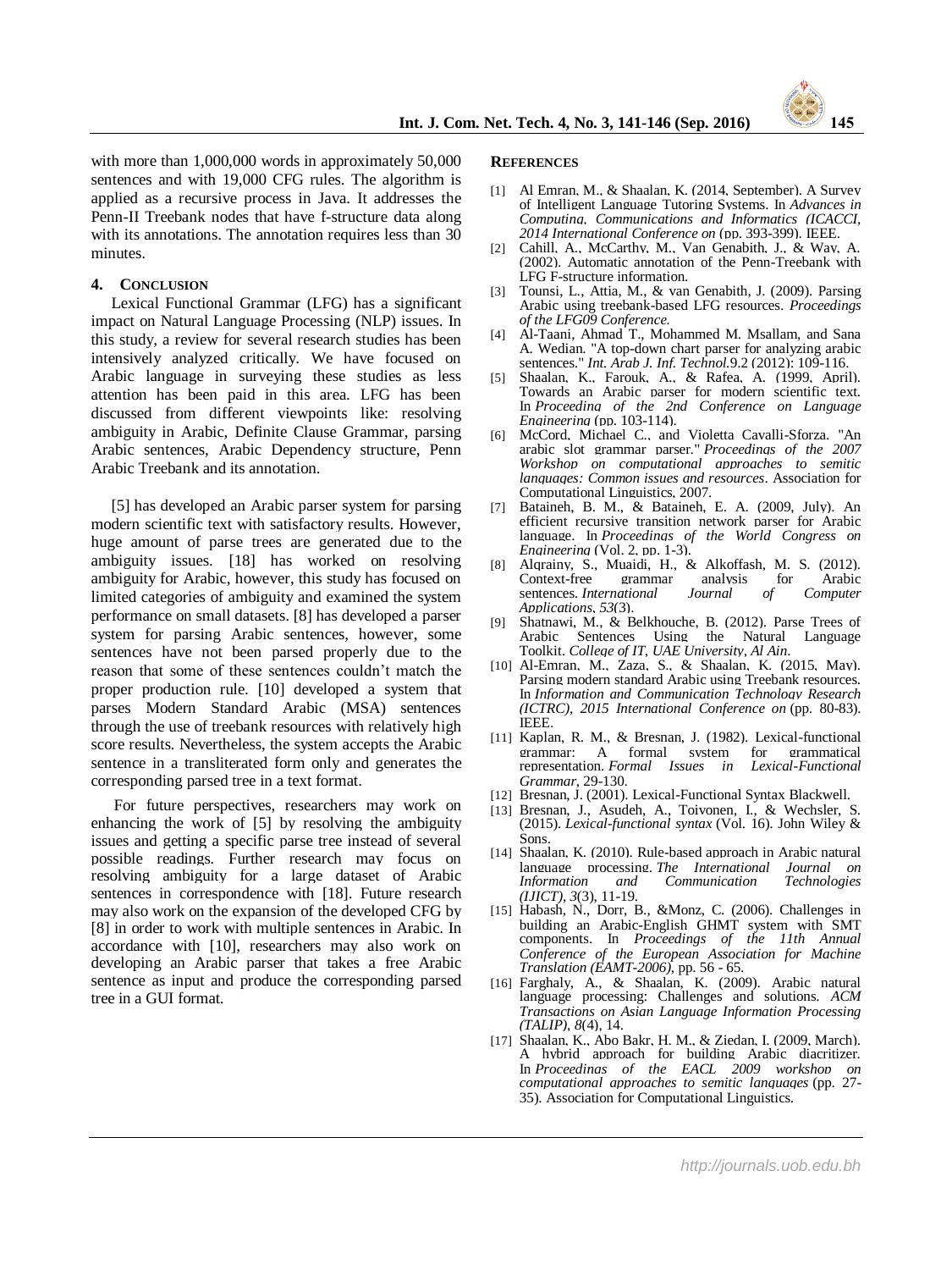

- [18] Othman, E., Shaalan, K., & Rafea, A. (2004, September). Towards resolving ambiguity in understanding Arabic sentence. In *International Conference on Arabic Language Resources and Tools, NEMLAR* (pp. 118-122).
- [19] El-Shishiny. H. (1990. August). A formal description of Arabic syntax in definite clause grammar. In *Proceedings of the 13th conference on Computational linguistics-Volume 3* (pp. 345-347). Association for Computational Linguistics.
- [20] Bakir, M. J. (1980). *Aspects of clause structure in Arabic: a study in word order variation in literary Arabic*. Indiana University Linguistics Club.
- [21] Al-Khuli, M. A. (1979). *A contrastive transformational grammar: Arabic and English* (Vol. 10). Brill Archive.
- [22] Ayoub, G. (1981). Structure de la phrase verbale en arabe standard. *Etudes Arabes Saint-Denis*, *1*(2), 1-367.
- [23] Fehri, A. F. (1981). *Complémentation et anaphore en arabe moderne: une approche lexicale fonctionnele* (Doctoral dissertation).
- [24] Collins, M. J. (1996). A new statistical parser based on bigram lexical dependencies. In *Proceedings of the 34th annual meeting on Association for Computational Linguistics*, pp. 184 - 191. Association for Computational Linguistics.
- [25] Ditters, E. (2001, July). A formal grammar for the description of sentence structure in modern standard Arabic. In *EACL 2001 Workshop Proceedings on Arabic Language Processing: Status and Prospects* (pp. 31-37).
- [26] Jaccarini, A. (2001). A modifiable structural editor of grammars for arabic processing. In *the proceeding of*.
- [27] Rafea, A. A., & Shaalan, K. F. (1993). Lexical analysis of inflected Arabic words using exhaustive search of an augmented transition network.*Software: Practice and Experience*, *23*(6), 567-588.
- [28] Othman, E., Shaalan, K., & Rafea, A. (2003, September). A chart parser for analyzing modern standard Arabic sentence. In *Proceedings of the MT summit IX workshop on machine translation for semitic languages: issues and approaches* (pp. 37-44).
- [29] Henderson, J. C., & Brill, E. (1999). Exploiting diversity in natural language processing: Combining parsers. In *Proceedings of the Fourth Conference on Empirical Methods in Natural Language Processing*, pp. 187 - 194.
- [30] Bies, A., & Maamouri, M. (2003). Penn Arabic treebank guidelines. *Draft: January*, *28*, 2003.
- [31] Maamouri, M., & Bies, A. (2004, August). Developing an Arabic treebank: Methods, guidelines, procedures, and tools. In *Proceedings of the Workshop on Computational Approaches to Arabic Script-based languages* (pp. 2-9). Association for Computational Linguistics.
- [32] Baptista, M. (1995). On the nature of pro-drop in Capeverdean Creole. *Harvard Working Papers in Linguistics*, *5*, 3-17.
- [33] Frank, A. (2000, July). Automatic F-Structure annotation of treebank trees. In*Proceedings of the LFG00 Conference, CSLI Online Publications, Stanford, CA*.
- [34] Sadler, L., van Genabith, J., & Way, A. (2000). Automatic F-structure annotation from the AP Treebank.
- [35] Marcus, M., Kim, G., Marcinkiewicz, M. A., MacIntyre, R., Bies, A., Ferguson, M., ... & Schasberger, B. (1994, March). The Penn Treebank: annotating predicate argument structure. In *Proceedings of the workshop on Human Language Technology* (pp. 114-119). Association for Computational Linguistics.





**Said A. Salloum** is currently a master student of Informatics (Knowledge and Data Management) at The British University in Dubai. He got his Bachelor degree in Computer Science from Yarmouk University. He is currently the Director of programming and Systems Analysis department at Al Buraimi University College. Salloum is an Oracle expert since 2013 along with<br>various recognized international various recognized international certificates that are issued by Oracle.

**Mostafa Al-Emran** has graduated from The British University in Dubai with a distinction level along with the top Academic Excellence Award with MSc in Informatics (Knowledge and Data Management). He is currently the Head of Technical Support & Electronic Services Sections at Al Buraimi University College. Al-Emran got his Bachelor degree from Al Buraimi University College with the first honor degree in

Computer Science. Currently, he is working on different research areas in Computer Science such as: M-Learning, Knowledge Management, Educational Technology and Data Analysis.



**Khaled Shaalan** is a full professor of Computer and Information Sciences at the British University in Dubai (BUiD). He is also a tenure professor at Cairo University. Prof Khaled is an Honorary Fellow at the School of Informatics, University of Edinburgh (UoE). He is currently the Head of PhD in Computer Science, MSc in Informatics, and MSc in IT Management programs. His main

area of interest includes computational linguistics. He is an authority in the field of Arabic Natural Language Processing, and commands a great respect among the research community in the Arab world. He is the Head of Natural Language Research Group at BUiD. Prof Khaled has several research publications in his name in highly reputed journals such as IEEE Transactions on Knowledge and Data Engineering, Computational Linguistics, Journal of Natural Language Engineering, Journal of the American Society for Information Science and Technology, Expert Systems with Applications, Software-Practice & Experience, Journal of Information Science, and Computer Assisted Language Learning to name a few. He has guided several Doctoral and Master Students in the area of Arabic Natural Language Processing and Knowledge Management. He has done extensive research in the field of Arabic Named Entity Recognition and currently working on Arabic Question Answering.